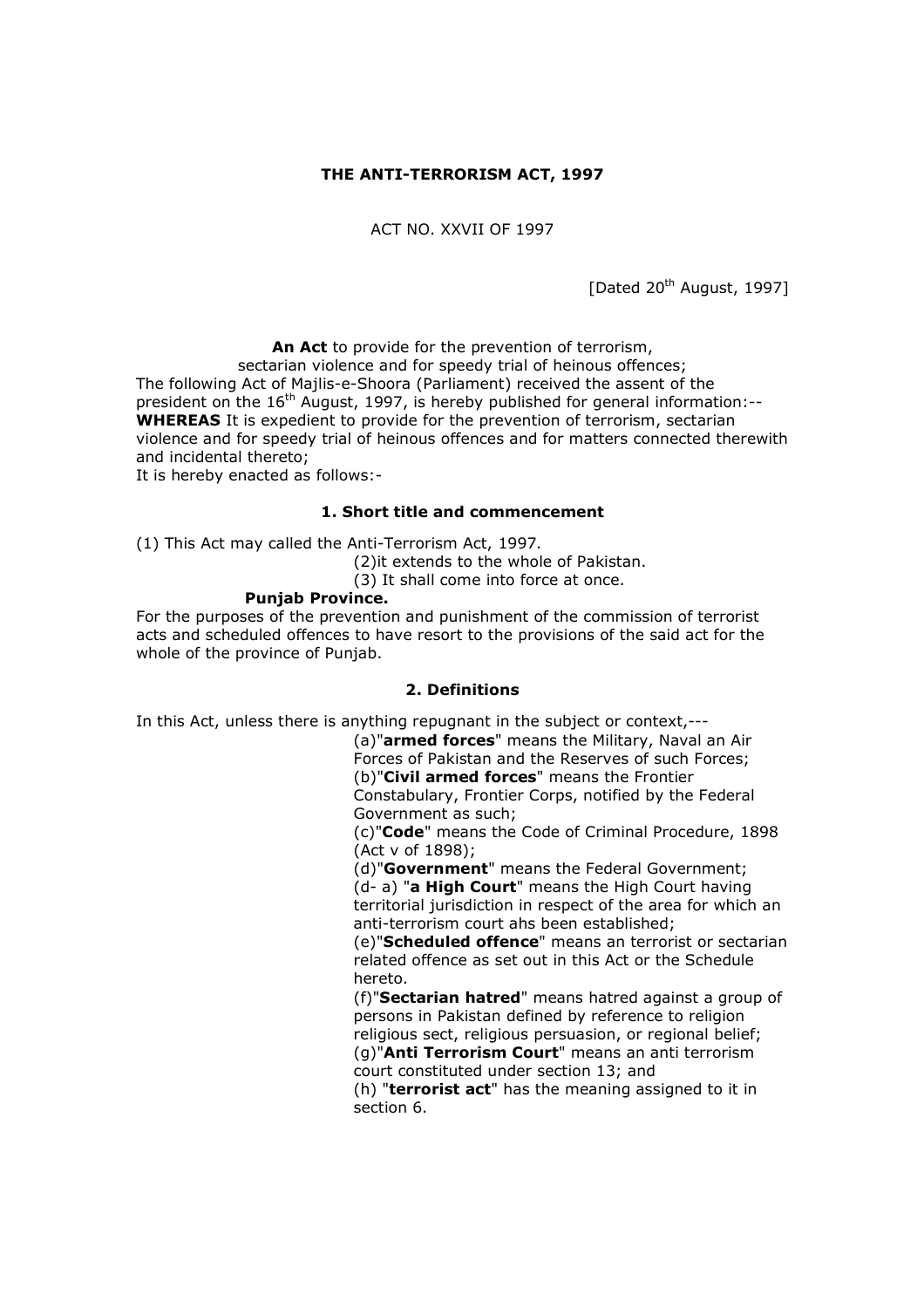# **3. Declaration of Intent**

If, at any time, in the opinion of the Federal Government, the commission of terrorist acts and scheduled offences have become common place in Pakistan it may, by notification in the official Gazette, declare resort to the Provisions of this Act and thereupon the powers conferred hereunder shall be available for use in accordance herewith.

# **4. Calling in of armed forces and civil armed forces in aid of civil powers**

(1) It shall be lawful for the Federal Government to order, and subject to sub-section (2), for the provincial Government to secure, the presence of armed forces and civil armed forces in any area for the prevention and punishment of terrorist acts and scheduled offences in accordance with the provisions of this Act.

(2) If, in the opinion of the provincial Government, the presence of armed forces, or civil armed forces, is necessary in order to prevent the commission of Government to direct the presence or posting of units or personnel of the armed forces, or civil armed forces, in such numbers as may be deemed necessary for the Prevention or control of terrorist acts or scheduled offences.

(3) The Federal Government may decide whether the requirements of the situation call for the deployment of:--

(a)the civil armed forces; or

(ii) the armed forces,

and on so deciding shall, by means to a notification in the official Gazette issued under clause (i) or (ii) or both, authorise and direct the posting thereof.

## **5. Use of armed forces and civil armed forces to prevent terrorism.**

(1) Any police officer, or member of the armed forces, or civil armed forces, who is present or deployed in any area may, after giving sufficient warning, use the necessary force to prevent the commission of terrorist acts or scheduled offences, and in so doing shall, in the case of an officer of the armed forces or civil armed forces, exercise all the powers of a police officer under the code.

(2) In particular and without prejudice to the generality of the provisions of subsection (1), an officer of the police, armed forces and civil armed forces may:-

> (i) after giving prior warning use such force as may be deemed necessary or appropriate, bearing in mind all the facts and circumstances of the situation, against any person who is committing a terrorist act or a scheduled offence, and it shall be lawful for any such officer, or any superior officer, to fire, or order the firing upon any person or persons against whom he is authorized to use force in terms hereof;

(ii)arrest, without warrant, any person who has committed an act of terrorism or a scheduled offence or against whom a reasonable suspicion exists that he has committed, or is about to commit, an such act or offence; and

(iii)enter and search, without warrant any premises to make any arrest or to take possession of any property, fire-arm, weapon or article used, or likely to be used, in the commission of any terrorist act or scheduled offence.

(3) Nothing contained in sub-section (1) or (2) shall affect the provisions of Chapter IX of the Code and the Provisions of section 132 of the Code shall apply to any person acting under this section.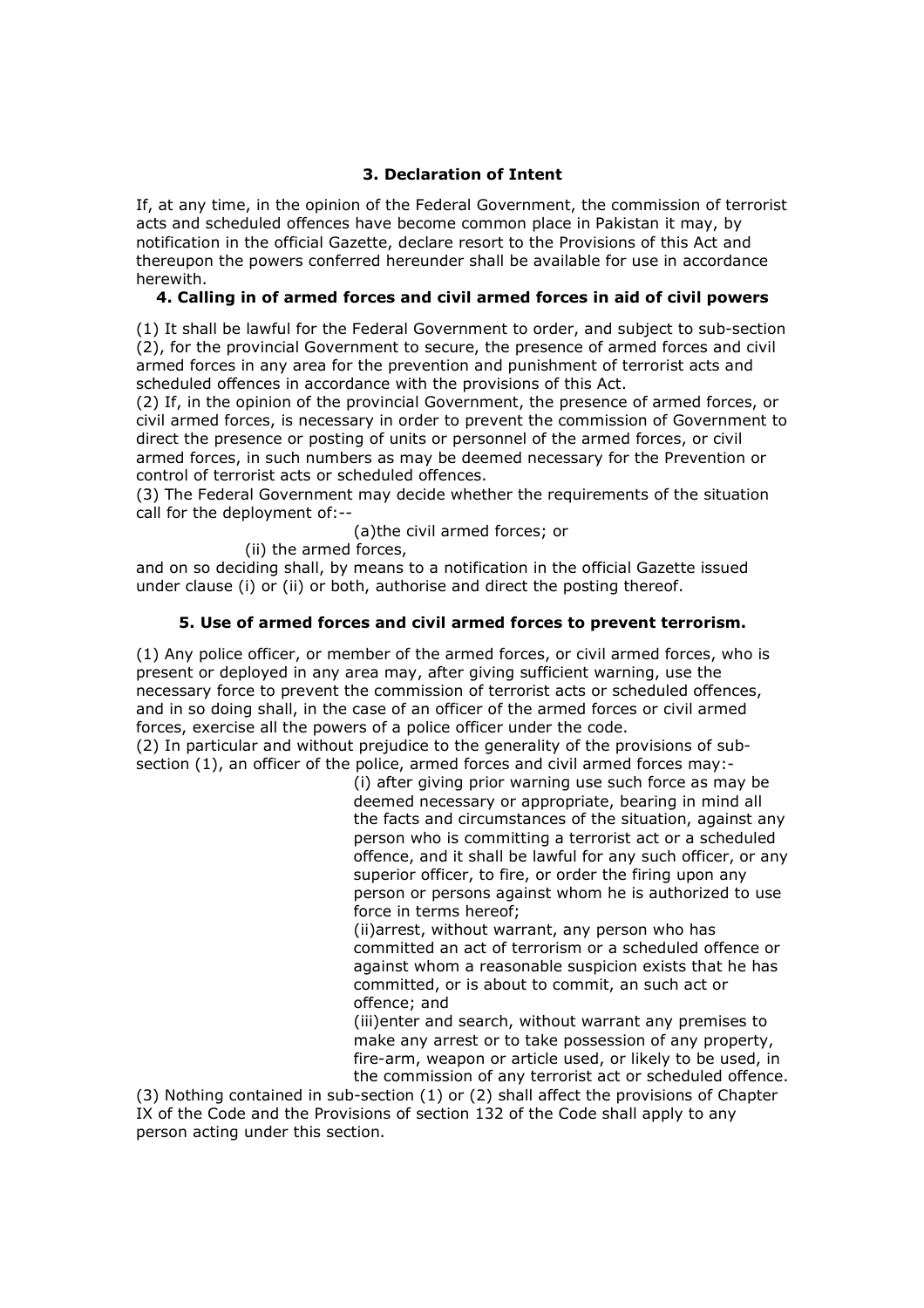#### **6. Terrorist Act**

A person in said to commit a terrorist act if he,--

(a)in order to, or if the effect of his actions will be to, strike terror or create a sense of fear and insecurity in the people, or any section of the people, does any act or thing by using bombs, dynamite or other explosive or inflammable substances, or such fire-arms or other lethal weapons as may be notified, or poisons or noxious gases or chemicals, in such a manner as to cause, or be likely to cause, the death of, or injury to, any person or persons, or damage to, or destruction of, property on a large scale, or a widespread disruption of supplies of services essential to the life of the community, or threatens, with the use of force public servants in order to prevent them from discharging their lawful duties; or (b)Commits a scheduled offence, the effect of which will be, or be likely to be, to strike terror, or create a sense of fear and insecurity in the people, or any section of the people, or to adversely affect harmony among different sections of the people; or

(c)Commits an act of gang rape, child molestation, or robbery coupled with rape as specified in the Schedule to this Act; or

(d) Commits an act of civil commotion as specified in section 7A.

## **7. Punishment for terrorist act.**

Whoever commits a terrorist act,-- (i) referred to in paragraph (a) of section 6, shall--

(a)if such act has resulted in the death of any person be punished with death; and (b)in any other case, be punishable with imprisonment for a term which shall not be less than seven years but may extend to life imprisonment, and shall also be liable to fine; and

(ii) referred to in paragraphs (b) and (c) of section 6 be liable to the punishment prescribed under the relevant law.

#### **7A. Creation of civil commotion.**

"Civil commotion" means creation of internal disturbances in violation of law or intended o violate law, commencement or continuation o illegal strikes, go-slows, lock-outs, vehicles snatching or lifting, damage to or destruction of state or private property, random firing to create panic, charging bhatha, acts of criminal trespass (illegal qabaz), distributing, publishing or pasting of a handbill or making graffiti or wall-chalking intended to create unrest or fear or create a threat to the security of law and order to incite the commission of an offence punishable under Chapter VI of the Pakistan Penal Code (Act XLV of 1860).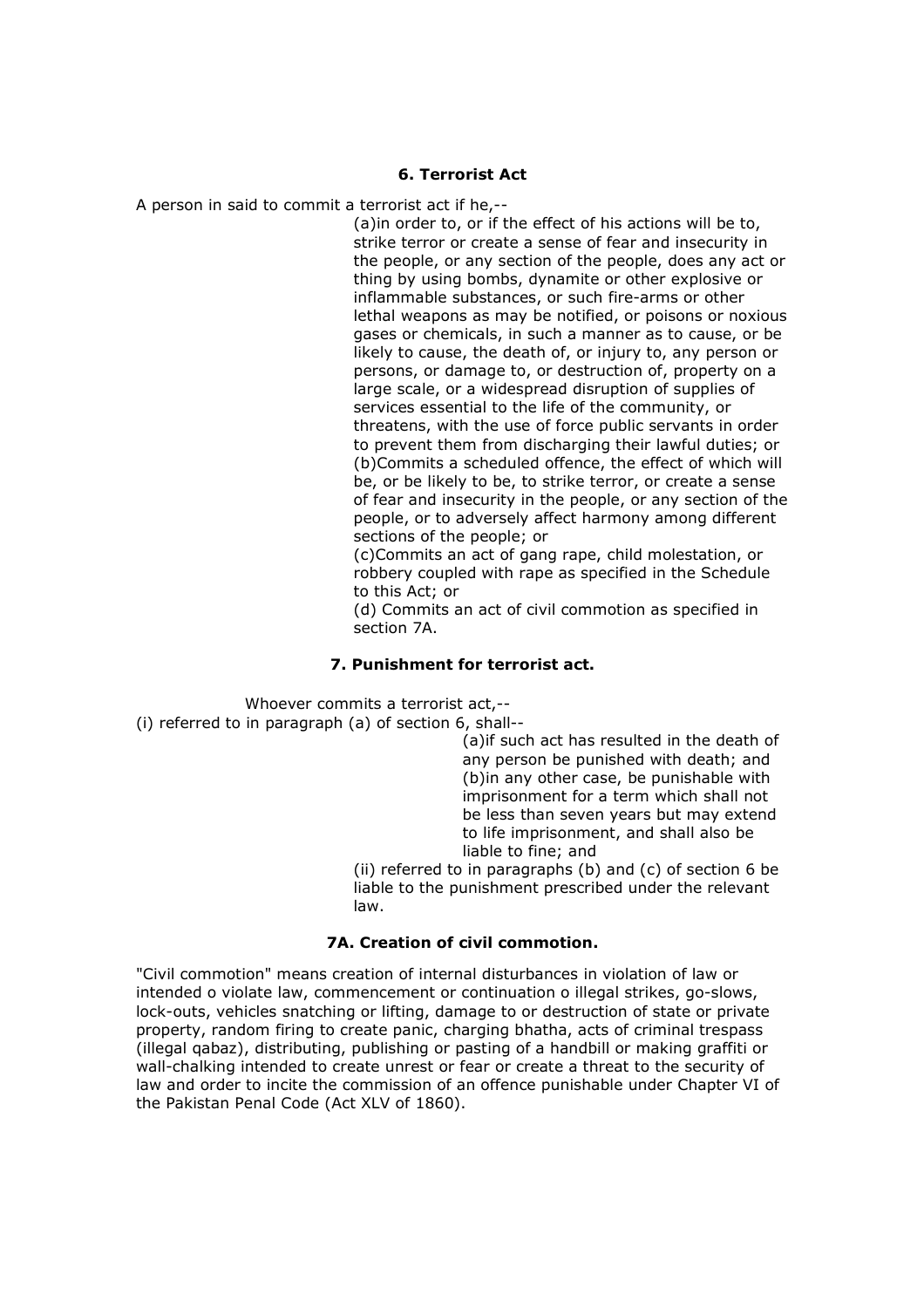# **7B. Punishment for creating civil commotion.—**

Whoever commits and act of civil commotion shall be punished with rigorous imprisonment for a term which may extend to seven years, or with fine, or with both.

# **8. Prohibition of acts intended or likely to stir up sectarian hatred.**

A person who.---

(a)uses threatening, abusive or insulting words or behaviour; or

(b)displays, publishes or distribute any written material which is threatening, abusive or insulting; or (c)distributes or shows or plays a recording of visual images or sounds which are threatening, abusive or insulting; or

(d)has in his possession written material or a recording or visual images or sounds which are threatening, abusive or insulting with a view to their being displayed or published by himself or another,

shall be guilty of an offence if :--

(i) he intends thereby to stir up sectarian hatred; or

(ii) having regard to all the circumstances, sectarian hatred is likely to be stirred up thereby.

# **9. Punishment for offence under section 8.**

Whoever contravenes any provision of section 8 shall be punished with rigorous imprisonment for a term which may extend to seven years, or with fine, or with both.

## **10. Power to enter or search.**

if any officer of the police, armed forces or civil armed forces is satisfied that there are reasonable grounds for suspecting that a person has possession of written material or a recording in contravention of section 8 he may enter and search the premises where it is suspected the material or recording is situated and take possession of the same:

**Provided that** the concerned officer shall first record in writing his reasons for such belief and serve a copy thereof either on the person or on the premises.

## **11. Power to order forfeiture.**

(1) An Anti Terrorism Court by which a person is convicted of an offence under section 9 shall order to be forfeited any material or recording referred to therein. (2) Where the person who collected the material or recording cannot be found or identified the Anti Terrorism Court on the application of the official seizing the material or recording shall forfeit the material or recording to the State to be disposed of as directed by it.

# **12. Jurisdiction of Anti Terrorism Court**

(1) Notwithstanding anything contained in the Code or in any other law, a scheduled offence committed in a area in a Province shall be triable only by the Anti Terrorism Court exercising territorial jurisdiction in relation to such area.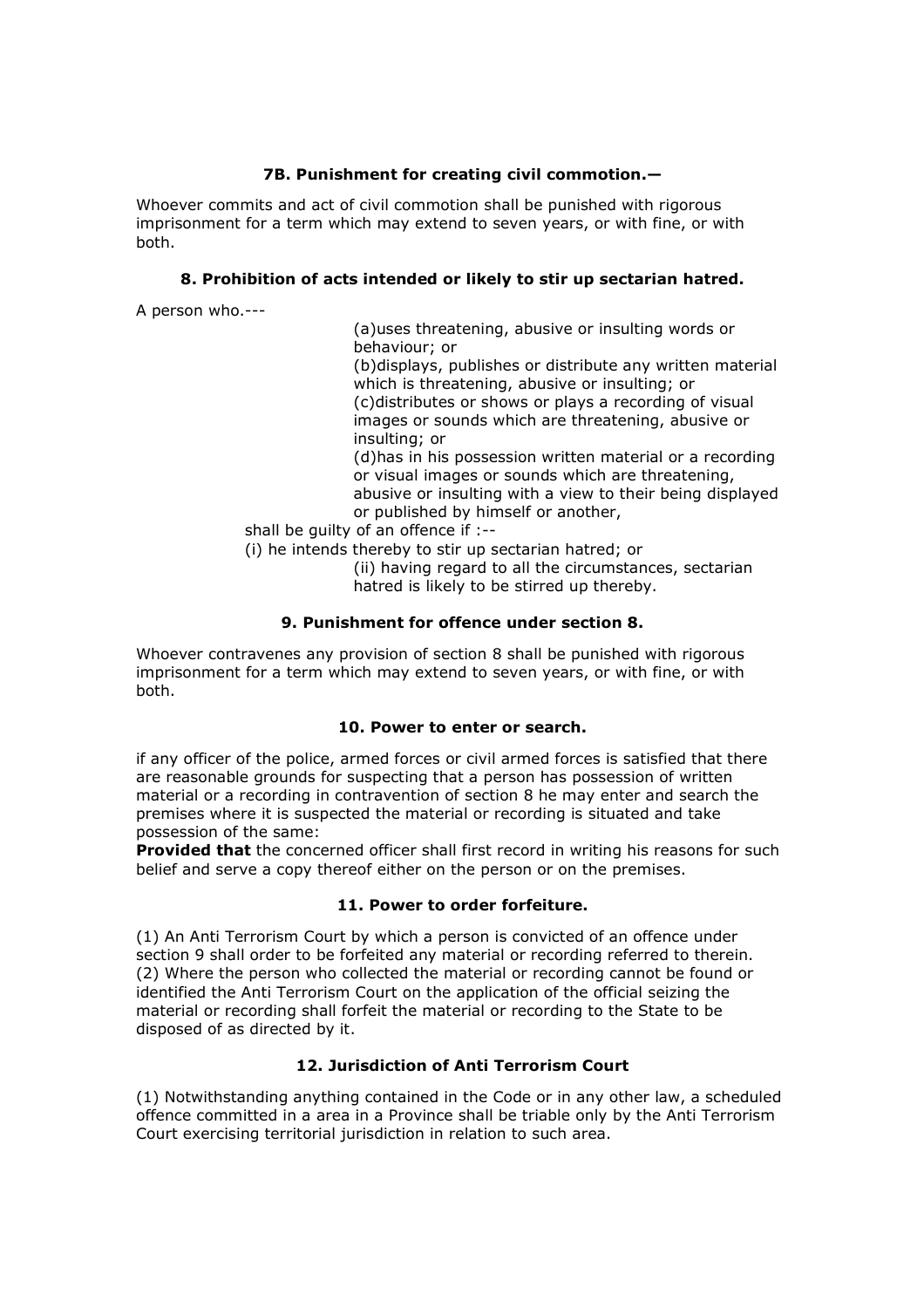(2) Notwithstanding anything contained in sub-section (1), if, in respect of a case involving a scheduled offence committed in any area, the Government, having regard to the facts and circumstances of the case, in satisfied that in order to ensure a fair trial, or for the protection and safety of witnesses, that such offence should be tried by an Anti Terrorism court established in relation to any other area, the Government may make a declaration to that effect.

**Explanation.---** Where an Anti Terrorism Court is established in relation to two or more areas, such an Anti Terrorism Court shall be deemed, for the purpose of this sub-section, to have been established in relation to each of such areas.

(3) Where a declaration is made in respect of an offence committed in an area in a Province, any prosecution in respect of such offence shall be instituted only in the Anti Terrorism Court established in relation ito such area, and, if any prosecution in respect of such offence is pending immediately before such declaration in any other court, the same shall stand transferred to such an Anti Terrorism Court and such an Anti Terrorism Court shall proceed with such case from the stage at which it was pending at that time without the necessity of recalling any witnesses.

### **13. Establishment of the Anti Terrorism Courts**

(1) For the purpose of providing for the speedy trial of the case referred to in subsection (2) and sub-section (3) of section 39A, as well as of scheduled offences, the Federal Government, or if so directed by the Government, the Provincial Government may establish by notification one or more the anti-terrorism courts in relation to each area.

(2) Notwithstanding anything contained in sub-section (1), if, having regard to the exigencies of the situation prevailing in a province, the Government is of the opinion that it is expedient to establish in relation to an area, or it relation to two or more areas, in the province, an anti-terrorism court outside the said area or areas, for the trial of offences committed in the area, or areas, if may, by notification, establish in relation to such area or areas an anti-terrorism court at such place outside the said area, or areas as may be specified in the notification.

(3) Where more the anti-terrorism courts than one have been established in any area, the government in consultation with the Chief justice of the High court shall designate a judge of any such court to be an administrative judge and all cases triable under this Act pertaining to the said area shall be filed before the said court and such judge may either try the cases himself or, assign any case, or case, for trial to any other anti-terrorism court at any time prior to the framing of the charge. The case shall be assigned to a curt one case at a time:

**Provided that** in order to ensure that the time of the court is not wasted if for some reason a given case cannot proceed than one case can be assigned to it at any time or from time to time.

"(4) Notwithstanding anything contained in subsection (2) and subsection (3), the Federal Government or if so directed by the Government, the Provincial Government shall in addition to the existing Special Courts or such other Special Courts as may be established in the area, establish one such additional Special Court under this Act at the principal seat of the Lahore High Court and the High Court of Sindh and appoint a Judge of such High Court as a Judge of Special Court ion consultation with the Chief Justice of the High Court concerned, and where a Judge of a High Court is appointed as a Judge for any area under this act he shall be the administrative Judge for that area and such administrative Judge may, in addition to the powers exercisable under this Act, either suo motu or on the application of any party, at any stage of the proceedings whether before or after the framing of charge, for sufficient cause including as mentioned in subsection (!) of section 28, transfer, withdraw or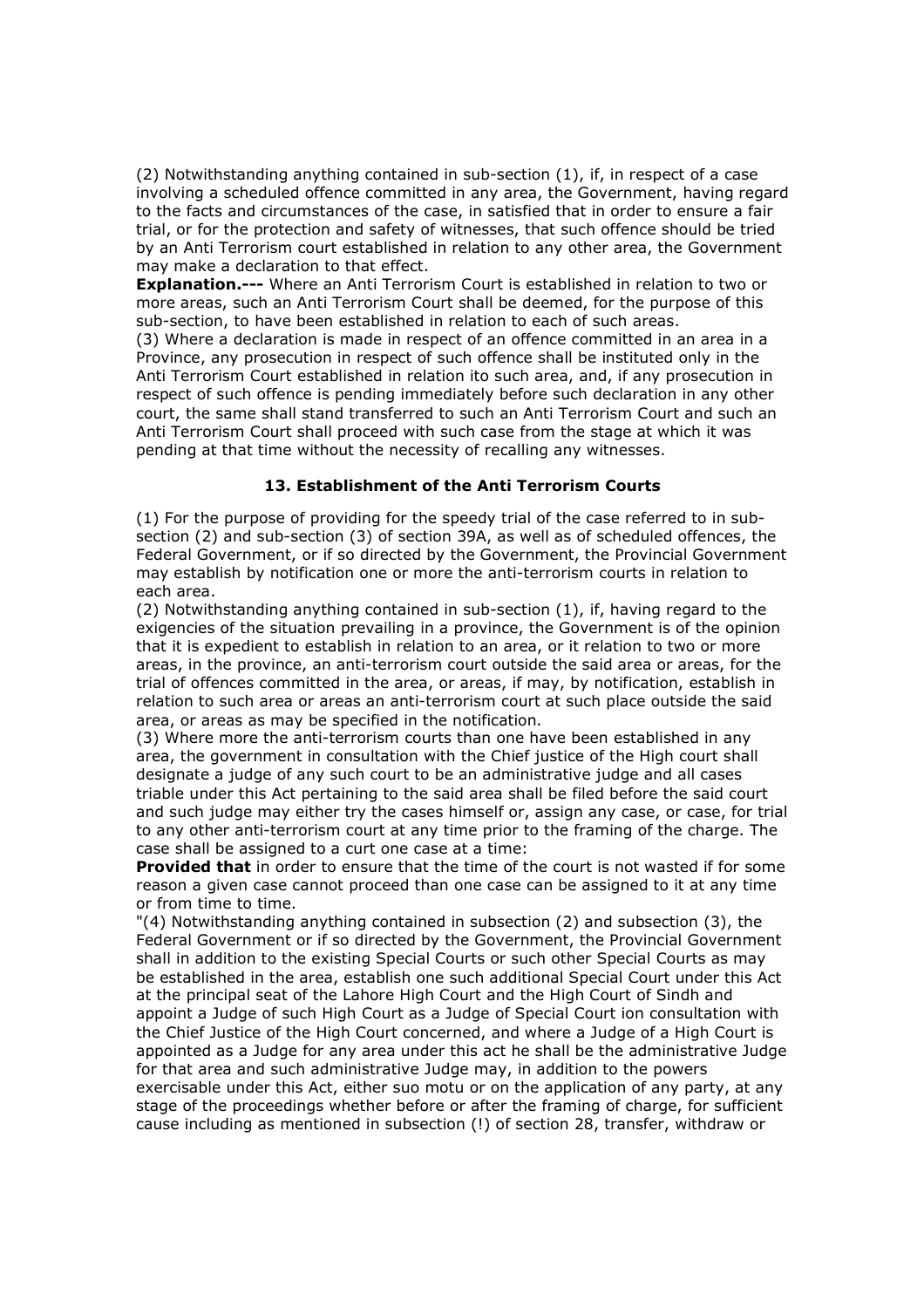recall any case pending before any other Special Court in that area and may either try the case himself or make it over for trial to any other Special Court in that area. (5) The Special Court to which a case is transferred or recalled for trial under subsection (4), shall proceed with the case from the stage at which it was pending immediately before such transfer or recall and it shall not be bound to recall or rehear any witness who has given evidence and may act on the evidence already recorded."

### **14. Composition and appointment of presiding officers of the Anti Terrorism Court**

(1) An Anti Terrorism Court shall consist of a judge, being a person who:-

(i) "is a judge of a high court, or is" or has been a Sessions judge or an Additional Sessions judge; or (ii) has exercised the powers of a District Magistrate or an Additional District Magistrate and has successfully completed an advance course in Shariah, (Islamic Law) conducted by the International Islamic University Islamabad; or

(ii)has for a period of not less than ten years been an advocate of a High Court.

(2) A judge shall be appointed for a period of two and a half years after consultation with the Chief justice of the High Court:

**Provided that** the judge may be removed from office prior to the expiry of the said period in consultation with the Chief Justice.

# **15. Place of sitting**

(1) Subject to sub-sections (2) and (3), an Anti Terrorism Court shall ordinarily sit at such place or places as the Government may, by order, specify in that behalf. (2) The Government may direct that for the trial of a particular case the court shall sit at such place including the place of occurrence of an offence as it may specify. (3) Except in a case where a place of sitting has been specified under sub-section (2), an Anti Terrorism Court may, if it considers it expedient or desirable so to do either suo motu or on the application of the Public prosecutor sit, for holding the trial of a case at any place including a mosque other than the ordinary place of its sitting.

# **16. Oath by the Anti Terrorism Courts**

A judge of an Anti Terrorism Court shall, at the commencement of a proceeding under this Act, make oath, in the case of a Muslim, on the Holy Quran, to the effect that he shall decide the case honestly, faithfully and considering himself accountable to Almighty Allah, and in case of a non-Muslim in accordance with the Constitution, law and his conscience.

## **17. Powers of the Anti Terrorism Courts with respect to other offences.—**

When trying any scheduled offence, an Anti Terrorism Court may also try any offence other than the scheduled offence with which the accused may, under the Code, be charged at the same trial.

# **18. Public Prosecutors**

(1) The Government shall appoint in relation to each an Anti Terrorism Court,or a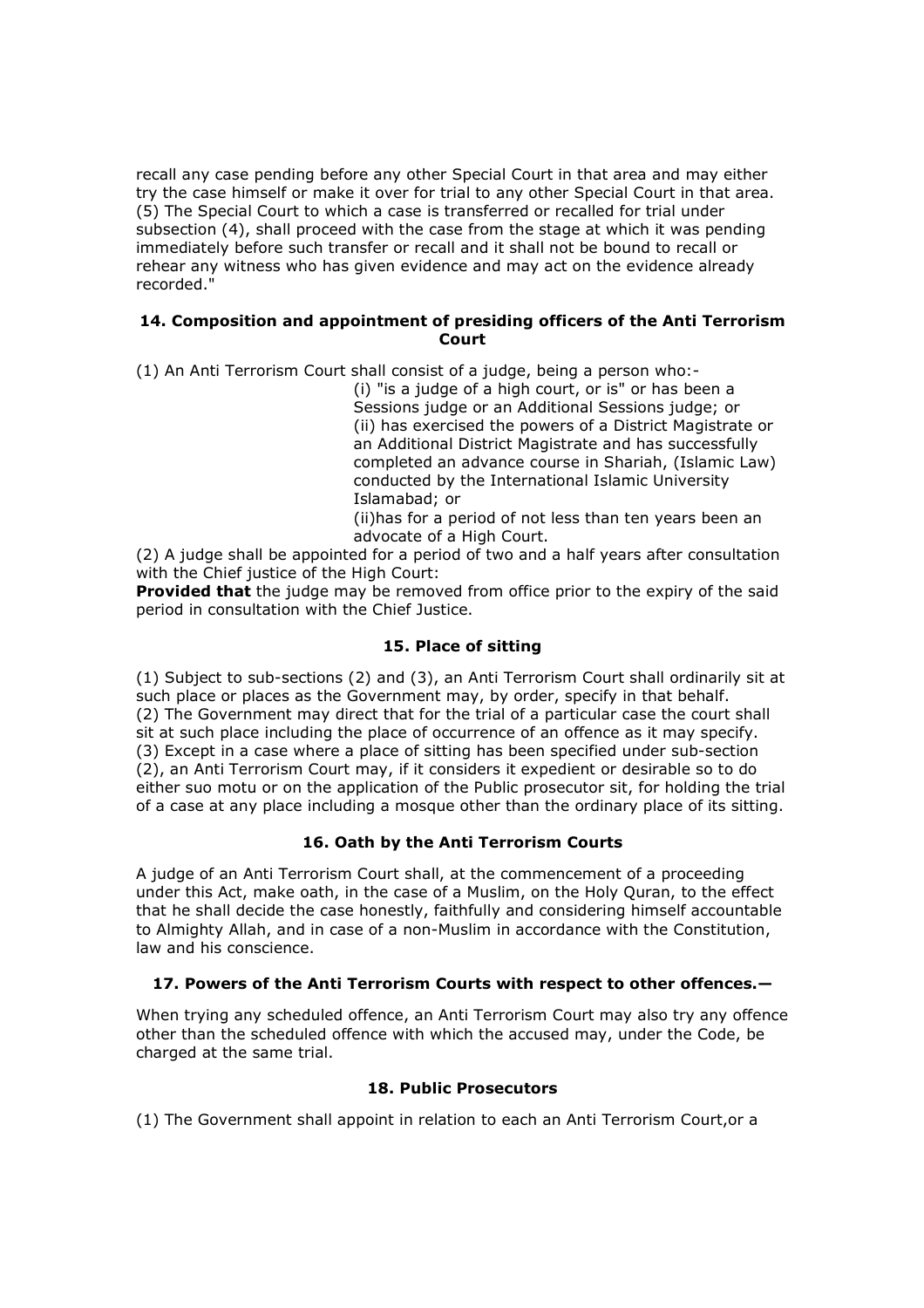High Court or Supreme court of Pakistan a Public Prosecutor and may also appoint one or more Additional Public Prosecutors:

**Provided that** the Government may also appoint, to any case or class of cases a Special Public prosecutor.

(2) Every person appointed as a public Prosecutor or an Additional Public Prosecutor or a Special Public Prosecutor shall be deemed to be a Public Prosecutor within the meaning of section 492 of the Code, and the Provisions of the Code shall have effect accordingly.

#### **19. Procedure and powers of the Anti Terrorism Court.**

(1) the officer-in-charge of a police-station shall complete the investigation in respect of a case triable by an Anti Terrorism Court within seven working days and forward directly to the Anti Terrorism Court a report under section 173 of the Code: **Provided that** the Anti Terrorism Court may extend the time within which such report is to be forwarded in a case where good reasons are shown for not being able to do so within the time specified in this sub-section.

(2) Any default on the part of an officer-in-charge of a police station, an investigating officer or any other person required by law to perform any functions in connection with the investigation, that results in, or has the effect of, delaying investigation or submission of the report under sub-section (1), shall be deemed to be a willful disobedience of the order of the Anti Terrorism Court and the person committing the default shall be liable to be punished for contempt of court.

(3) The Anti terrorism Court may directly take cognizance of a case triable by such court without the case being sent to it under section 190 of the Code.

(4) In a case triable by an Anti Terrorism Court, orders for detention of an accused in police custody under section 167 of the Code shall be obtained from the Anti Terrorism Court concerned which shall record reasons for authorizing or refusing such detention:

**Provided that,** where an accused cannot within twenty-four house be produced before an Anti Terrorism Court, a temporary order for police custody not exceeding twenty-four hours may be obtained from the nearest magistrate for the purpose of producing the accused before the Anti Terrorism Court within that period.

(5) Where, in a case triable by an Anti terrorism Court, an accused has been released from police custody under section 169 of the Code, or has been remanded to judicial custody, the Anti Terrorism Court may, on good grounds being shown by a Public prosecutor or a law officer of the Government for reasons to be recorded in writing, make an order for placing him in police custody for the purpose of further investigation in the case.

(6) An Anti Terrorism Court shall be deemed to be a Magistrate for purpose of subsections (4) and (5).

(7) The Anti Terrorism Court shall on taking cognizance of the case, proceed with the trial from day to day and shall decide the case within seven working days.

(8) An Anti Terrorism Court shall not, adjourn any trial for any purpose unless such adjournment is, in its opinion, necessary in the interest of justice and no

adjournment shall, in any case, be granted for more than two working days.

(9) An Anti Terrorism Court shall not, merely by reason of a change is its composition or transfer of a case under sub-section (3) of section 12, be bound to recall and re-hear any witness who has given evidence and ma act on the evidence already recorded.

(10) Any accused person may be tried in his absence if the Anti-terrorism court, after such inquiry as it deems fit, is satisfied that such absence is deliberate and brought about with a view to impeding the course of justice: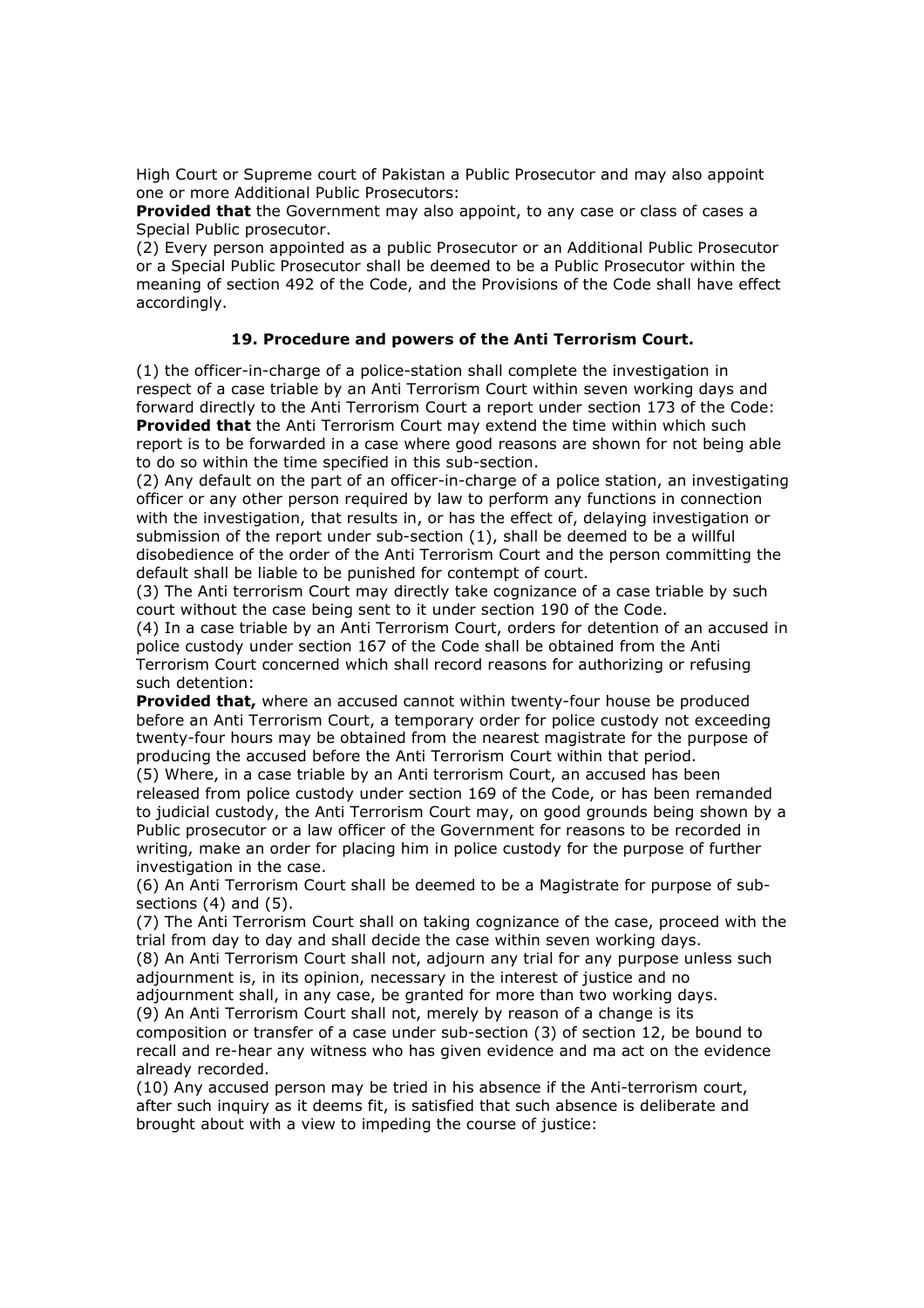**Provided that** the accused person shall not be tried under this Sub-section unless a proclamation has been published in respect of him in at least three national daily newspapers out of which one shall be in the Urdu language requiring him to appear at a specified place within seven days failing which action may also be taken against him under section 88 of the Code:

**Provided further that** the court shall proceed with the trial after taking the necessary step to appoint and advocate at the expense of the sate to defend the accused person who is to before the Court.

**Explanation.**—An accused who is tried in this absence under this sub-section shall be deemed not to have admitted the commission of any offence for which he has been charged.

(11) The Advocate appointed under the second proviso to sub-section (10) shall be a person selected by the Anti Terrorism Court for the purpose and he shall be engaged at the expense of the Government.

(11A) Nothing contained in sub-section (10) or sub-section (11) shall be construed to deny the accused the right to consult or be defended by a legal practitioner of his own choice.

(12) If, within sixty days from the date of his conviction, any person tried under subsection (10) appears voluntarily, or is apprehended and brought before the Anti Terrorism court, and proves to its satisfaction that he did not abscond or conceal himself for the purpose of avoiding the proceeding against him, the Ant Terrorism court shall set aside his conviction and proceed to try him in accordance with law for the offence with which he is charged.

**Provided that** the Anti Terrorism court may exercise its powers under this subsection in a case in which a person as aforesaid appears before it after the expiration of the said period and satisfies it that he Could not appear within the said period by reason of circumstances beyond his control.

(13) Where a scheduled offence is punishable with imprisonment for a term not exceeding three years, or with fine, or with both, an Anti Terrorism Court may, notwithstanding anything contained in sub-section (1) of section 260 or section 262 of the Code, to the offence in a summary way in accordance with the procedure prescribed in the Code and the provisions of sections 263 to 265 of the Code shall, so far as may be, apply to such trial:

**Provided that**, in the case of a conviction in a summary trial under this section, it shall be lawful for an Anti Terrorism Court to pass a sentence of rigorous imprisonment for a term not exceeding two years:

**Provided further that** an Anti Terrorism Court shall not try in a summary way any case which was pending in any Court immediately before the commencement of this Act, and is transferred to the Anti Terrorism Court under section 12.

(14) Subject to the other provision of the Act, a Anti-Terrorism Court Shall, for the purpose of trial of any offence, have all the powers of a Court of Sessions and shall try such offence as if it were a Court of Sessions as far as may be in accordance with the procedure prescribed in the Code for trial before a Court of Sessions.

## **20. Punishment**

A person convicted for an offence by the Anti-Terrorism Court shall be awarded the maximum punishment prescribed by law for the offence unless for reasons to be recorded the court decides to award a lesser punishment.

## **21. Protection of witnesses.**

(1) An Anti Terrorism Court trying an offence under this Act may, on application by a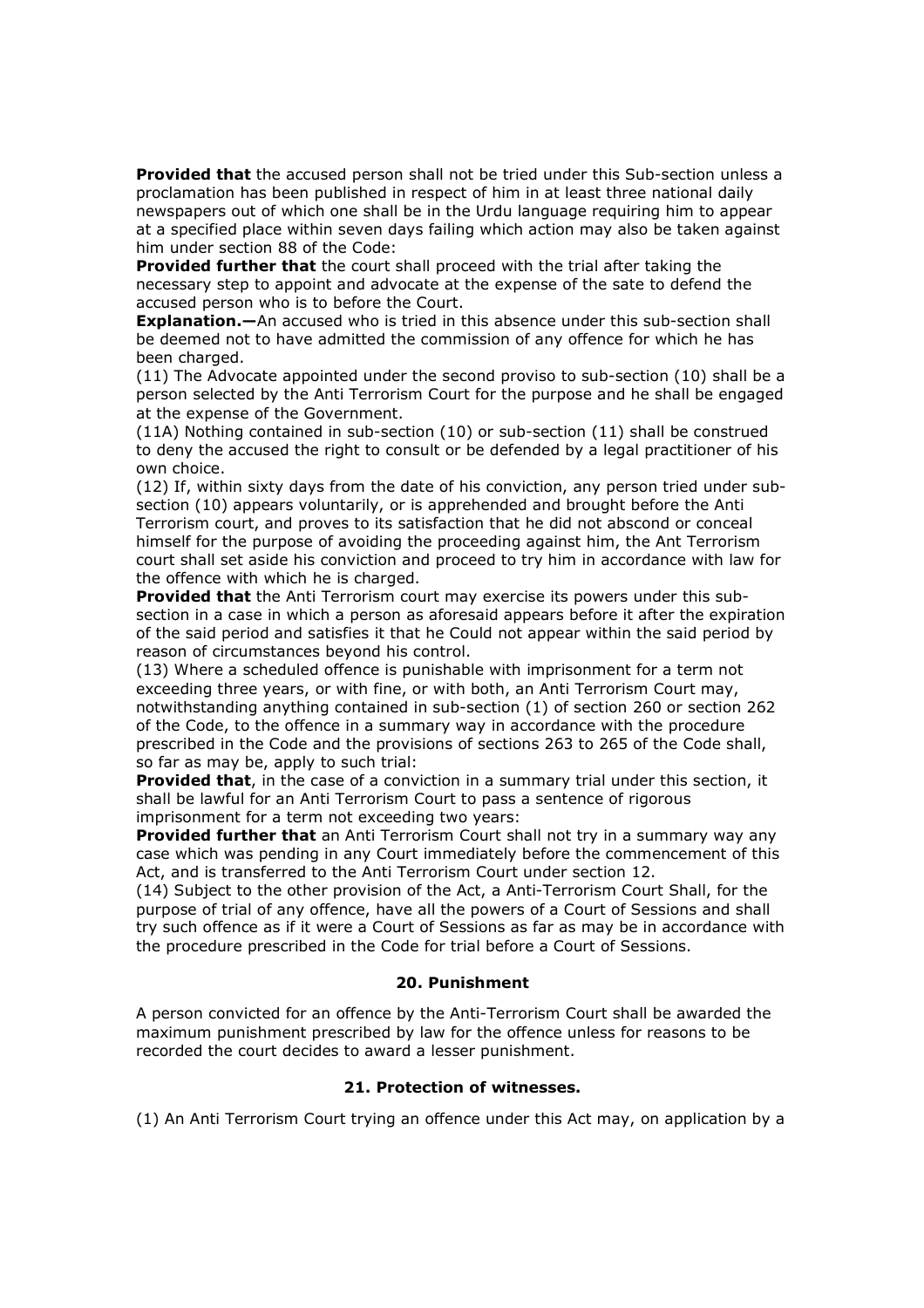witness in any proceedings before it or by the public prosecutor in relation to such witness or on its own motion, give such directions as it deems fit for the protection of the witness.

(2) Any person who fails to comply with any direction issued under sub-section (1) or any person who threatens or otherwise causes harassment to any such witness shall be guilty of an offence punishable by way of summary procedure with imprisonment which may extend to two years, or with fine, or with both.

## **22. Manner a place of execution of sentence.**

The Government may specify the manner, mode and place of execution of any sentence passed under this Act, having regard to the deterrent effect which such execution is likely to have.

# **23. Power to transfer cases to regular Courts.**

Where, after taking cognizance of an offence, an Anti Terrorism Court is of opinion that the offence is not a scheduled offence, it shall, notwithstanding that it has no jurisdiction to try such offence, transfer the case for trial of such offence to any court having jurisdiction under the Code, and the Court to which the case is transferred may proceed with the trial of the offence as if it had taken cognizance of the offence.

# **24. Omitted**

Section 24 Omitted

**.** 

# **25. Appeal**

(1) An appeal against the final judgment of an Anti Terrorism Court shall lie to an High Court.

(2) Copies of the judgment of an Anti Terrorism Court shall be supplied to the accused and the Public prosecutor free of cost on the day the judgment is pronounced and the record of the Trial shall be transmitted to the High Court within three days of the decision.

(3) An appeal under sub-section (1) may be preferred by a person sentenced by an Anti Terrorism Court to an High Court within seven days of the passing of the sentence.

(4) The Attorney General "Deputy Attorney General, Standing Council or an Advocate General or an Advocate of the high court or the supreme court of Pakistan appointed as public Prosecutor Additional Public Prosecutor or a Special Public Prosecutor may, on being directed by the Federal or a Provincial government, file an appeal against an order of acquittal or a sentence passed by an Anti Terrorism Court within fifteen days of such order.

(5) An appeal under this section shall be heard and decided by an High Court within seven working days.

# **26. Omitted**

## **27. Punishment for defective investigation.**

If an Anti Terrorism Court or an High Court comes to the conclusion during the curse of or at the conclusion of the trail that the investigating officer, or other concerned officers have failed to carry out the investigation property or diligently or have failed to pursue the case property and in breach of their duties, it shall be lawful for such court or, as the case may be, and High Court to punish the delinquent officers with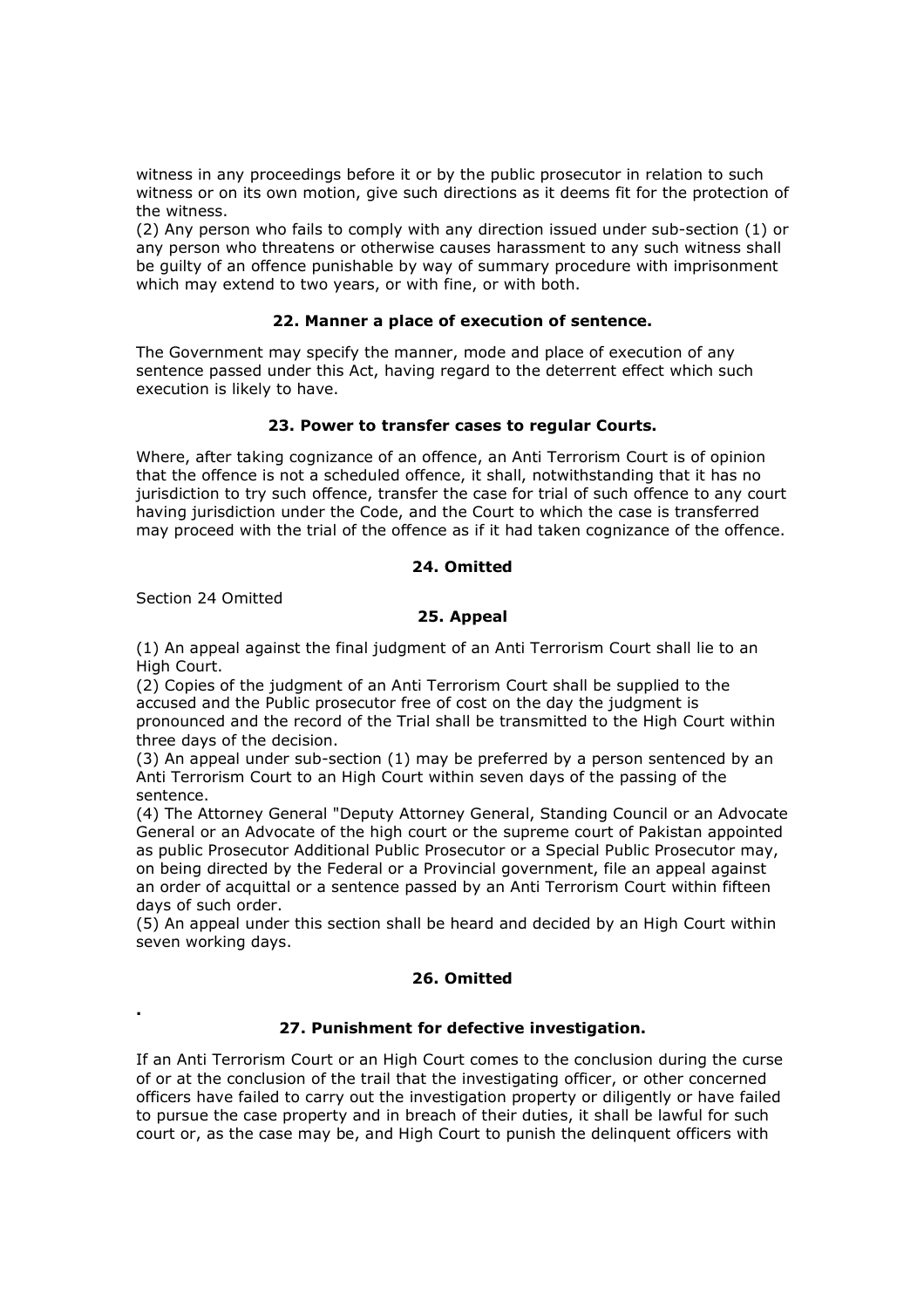imprisonment which may extend to two years, or with fine or with both by resort to summary proceedings.

# **28. Transfer of Cases.—**

(1) Notwithstanding anything contained in this Act, an High court may, if it considers it expedient so to do in the interest of justice, or where the convenience or safety of the witnesses or the safety of the accused so requires transfer any case from one an Anti Terrorism Court to another Anti Terrorism Court within or outside the area. (2) An Anti Terrorism Court to which a case is transferred under sub-section (1) shall proceed with the case from the stage at which it was pending immediately before such transfer and it shall not be bound to recall and re-hear any witness who has given evidence and may act on the evidence already recorded.

**Provided that** nothing-herein contained shall affect the powers of the presiding officer of the Anti Terrorism Court to call any witness as is available under the law.

## **29. Trial before Anti-Terrorism Court to have precedence.—**

A Tail under this Act of an offence by an Anti Terrorism Court, and the appearance of an accused before it, shall have precedence over the trial of any other case against the accused in any other Court, except the High Court on its original side.

# **30. Modified application of certain provisions of the code.—**

(1) Notwithstanding anything contained in the Code or in any other law, every scheduled offence shall be deemed to be a cognizable offence within the meaning of clause (f) of section 4 of the Code and the words "cognizable case" as defined in that clause shall be construed accordingly.

(2) Sections 374 to 379 of the Code shall apply in relation to a case involving a scheduled offence subject to the modification that the references to a "Court of Sessions" and "High Court", wherever occurring therein, shall be construed as reference to an "Anti Terrorism Court" and an High Court.

(3) Notwithstanding the provisions of sections 439, 491, 496, 498, 498A and 561A of the Code, no Court other than an Anti Terrorism Court shall have the power or jurisdiction to grant bail to, or otherwise release an accused person in a case triable by an Anti Terrorism Court.

(4) An Anti Terrorism Court shall not release an accused person on bail if there are reasonable grounds for believing that he has been guilty of the offence with which he has been charged, and nor shall an accused person be released unless the prosecution has been given notice to show cause why he should not be so released and the accused has furnished sound sureties.

## **31. Finality of judgment**

A judgment or order passed, or sentence awarded, by an Anti Terrorism Court, subject to he result of an appeal under this Act shall be final and shall not be called in question in any Court.

# **32. Overriding effect of Act.**

(1) The provisions of this Act shall have effect notwithstanding anything contained in the Code or any other law but, save as expressly provided in this Act, the Provisions of the Code shall, in so far as they are not inconsistent with the provisions of this Act, apply to the proceedings before an Anti Terrorism Court, and for the purpose of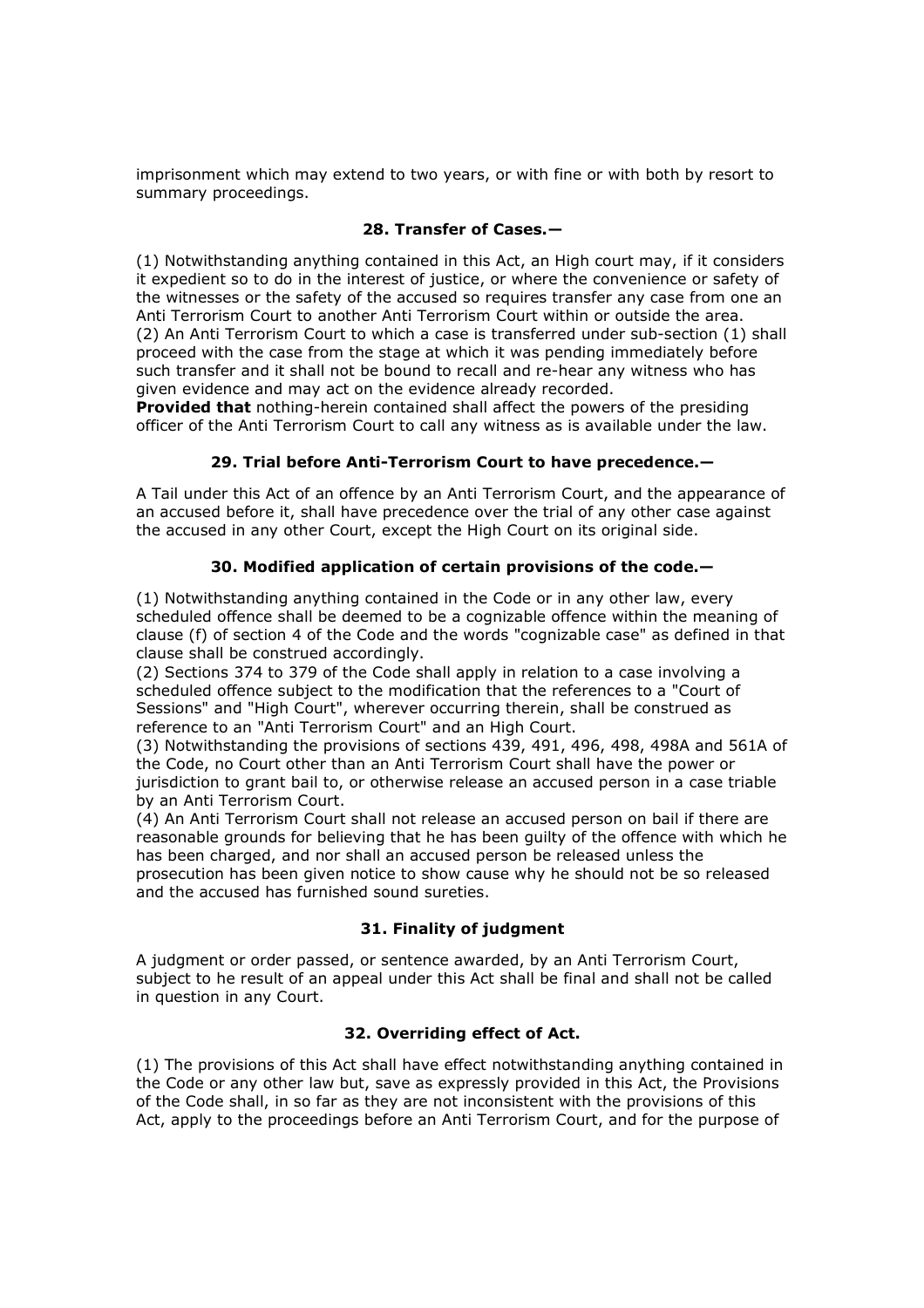the said provisions of the Code, and anti Terrorism Court shall be deemed to be a Court of Sessions.

(2) In particular and without prejudice to the generality of the provisions contained in sub-section (1), the provision of section 350 of the Code shall, as far as may be, apply to the proceedings before an Anti Terrorism Court, an for this purpose any reference in those provisions to a Magistrate shall be construed as a reference to an Anti Terrorism Court.

#### **33. Delegation**

The Government may, by notification, delegate, subject to such conditions as may be specified therein, all or any of the powers exercisable by it under this Act.

## **34. Power to amend the Schedule**

The Government may, by notification, amend the Schedule so as to add any entry thereto or modify or omit any entry therein.

#### **35. Power to make rules**

The Government may, by notification, makes such rules, if any, as it may deem necessary for carrying out the purposes of this Act.

#### **36. Saving**

Nothing contained in this Act shall affect the jurisdiction exercisable by, or the procedure applicable to, any Court or other authority under any law relating to the naval, Military or Air Forces or any other armed force of the Government. (2) For the removal of any doubt, it is hereby declared that, for the purpose of any such law as is referred to in sub-section (1), an Anti Terrorism Court shall be deemed to be a Court of ordinary criminal jurisdication.

## **37. Contempt of Court**

An anti-terrorism court shall have the power to punish with imprisonment for a term which may extend to six months and with fine any person who.

(a) abuses, interferes with or obstructs the process of the Court in any way or disobeys any order or direction of the Court; (b) scandalizes the court otherwise does anything which tends to bring the court or a person constituting the court into hatred, ridicule or contempt; (c) does anything which tends to prejudice the determination of a matter pending or most likely to come up before the Court; or (d) does anything which, by any other law, constitutes contempt of court. **Explanation.**- In This section "Court" means an antiterrorism Court.

# **38. Punishment for terrorist act committed before this Act**

Where a person has committed an offence before the commencement of this Act which if committed after the date on which this Act comes into force would constitute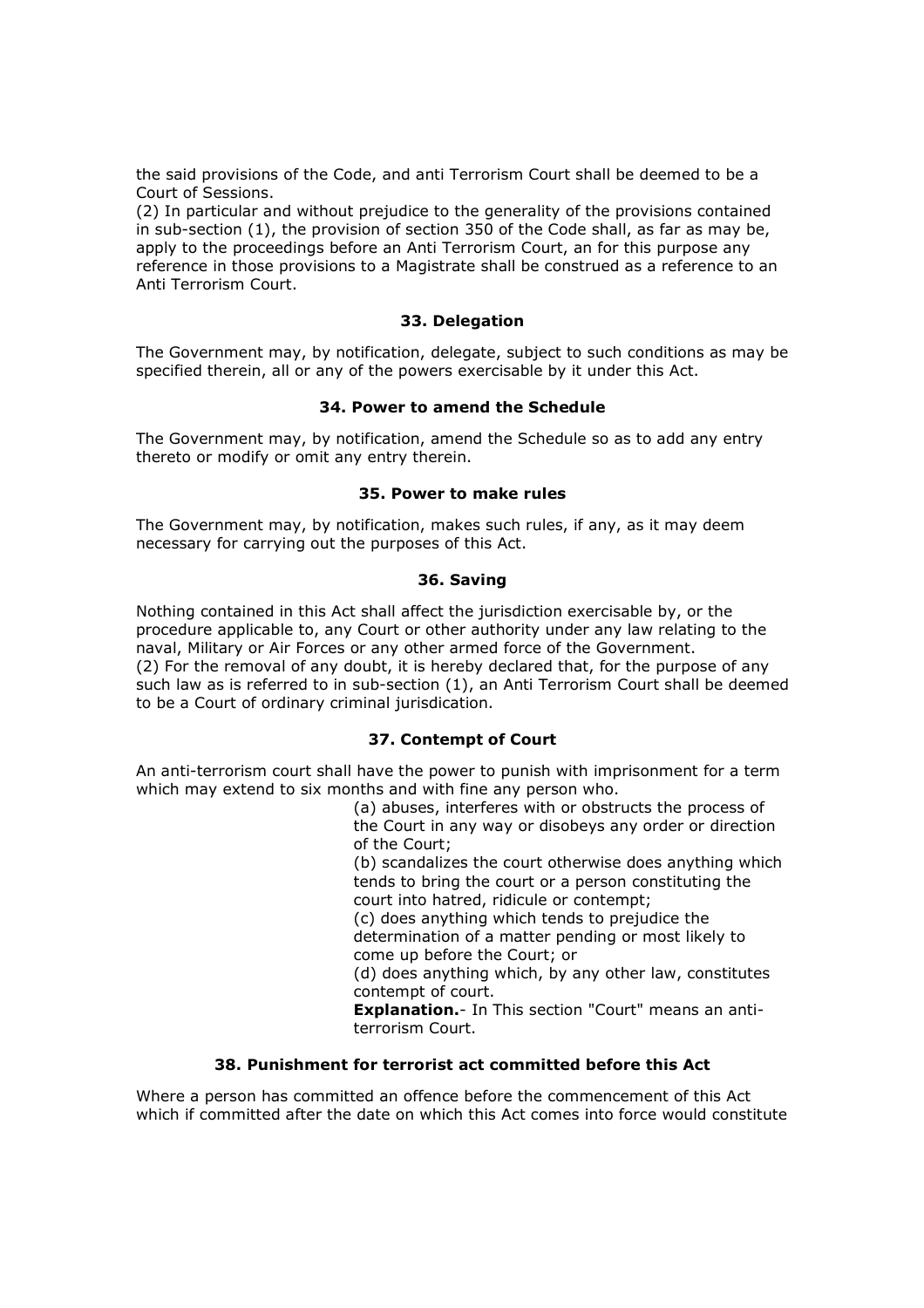a terrorist act hereunder he shall be tried under this Act but shall be liable to punishment as authorised by law at the time the offence was committed.

#### **39. Indemnity**

No suit, prosecution or other legal proceedings shall lie against any person in respect of anything which is in good faith done or intended to be done under this Act.

#### **39A. Repeal.**

(1) The Pakistan Armed Forces (Acting in Aid of the Civil Power) ordinance, 1998 (XII of 1998), as amended by the Pakistan Armed Forces (Acting in Aid of the Civil power) (Amendment) Ordinance, 1998 (XIII of 1998), and the Pakistan Armed Force (Acting in Aid of the Civil Power) (Second Amendment) Ordinance, 1998 (XVII of 1997) (hereinafter referred to as the repealed Ordinance), is hereby repealed. (2) All cases, including cases before a court of appeals, which were pending under the repealed Ordinance shall stand transferred to the Anti-terrorism court having jurisdiction under the Act and such court shall,

> (a) in cases which have been transferred from a trial court, continue the trial from the stage which the cases had reached; and

(b) in cases which have been transferred from a Court of appeals decide the same on the basis of evidence earlier recorded after hearing the parties.

(3) Any judgement given or sentence passed by a trial court or a court of appeals convened under section 3 of the repealed Ordinance, except cases in which sentence of death was passed and has been executed, shall have not effect and all such cases shall stand transferred to the Anti-terrorism court having jurisdiction under this Act for decision after hearing the parities on the basis of the evidence earlier recorded. (4) In respect of a case transferred to a court by virtue of sub-section (2) or subsection (3), the court shall not, by reason of the said transfer, be bound to recall and rehear an witness who has given evidence before the transfer and may act on the evidence already recorded by or produced before the court from which the case is so transferred.

(5) Nothing contained in sub-section (4) shall affect the power of the court to recall any witness or rehear any evidence as is available under the law.

#### **40. Amendment of the Criminal Law Amendment Act, 1908 (XIV of 1908)**

In the Criminal Law Amendment Act, 1908 (XIV of 1908), the following amendments shall be made, namely:-

> (I) In section 15 in clause (2) in sub-clause (a) for the words "violence or intimidation" the words "terrorism, stirring up sectarianism, violence or intimidation which endanger or threaten public order" shall be substituted. (II) For Section 16, the following shall be substituted namely:-

**"16. Declaration of an association to be unlawful.—**(1) If either the Federal Government or the provincial Government is of the opinion that an association is an unlawful association it may call upon the association to show cause with fourteen days why it should not be declared as unlawful association for the purpose of this Act. (2) If after hearing the association, the Federal Government or the Provincial Government is of the opinion that the associations an unlawful association it may declare such association to be an unlawful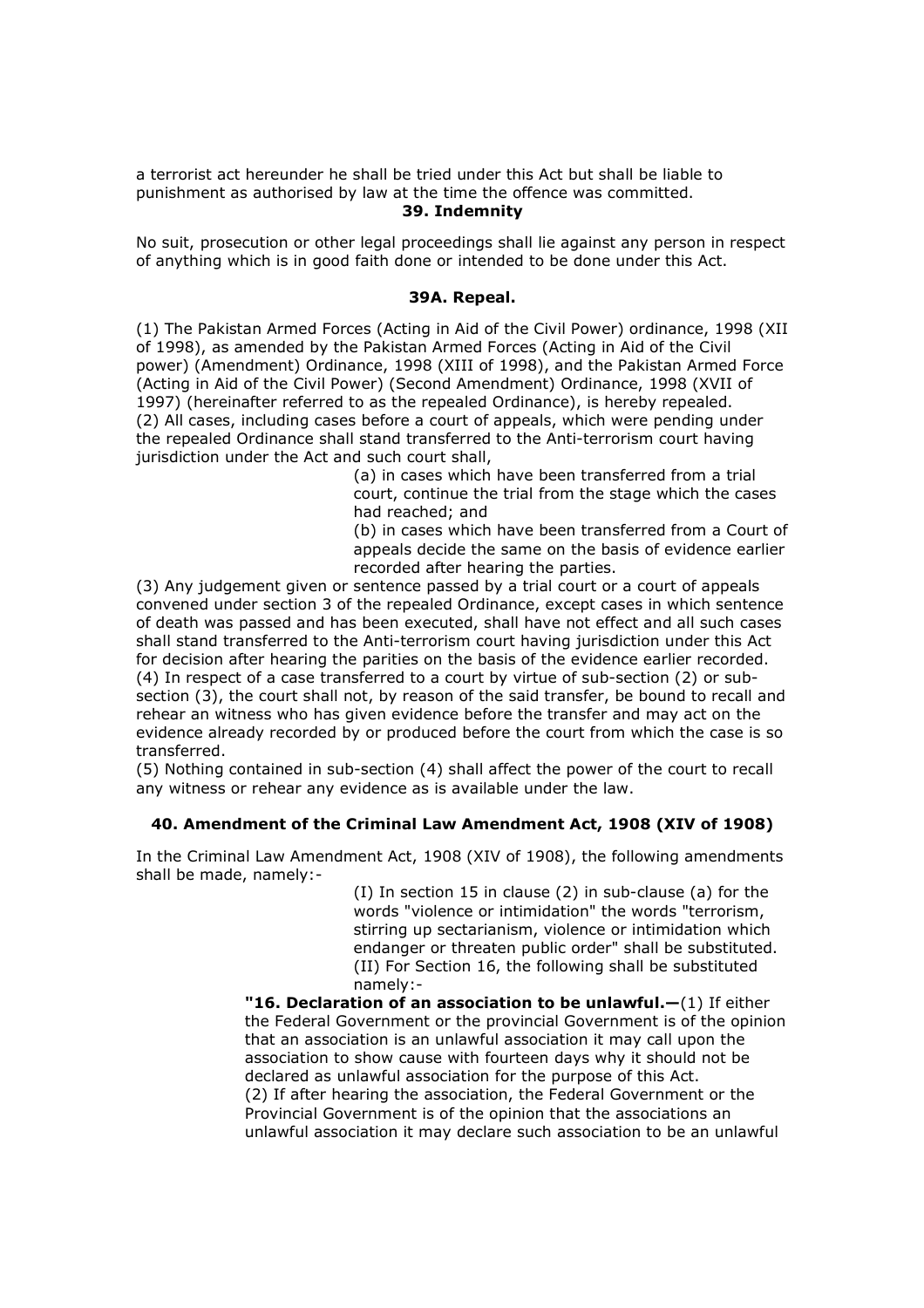association.

(3) If the Federal Government or the Provincial Government is of the opinion that in a interest of the maintenance of public order or to prevent injury to the people it is just and necessary to take immediate action, it may, pending passing of order under sub-section (2), by an ad interim order, declare an association to be unlawful.

(4) An association aggrieved by an order under sub-section (2) may file an appeal before a Board appointed by the Chief justice of the High Court of the province consisting of a Chairman and two other persons each of whom is or has been judge of a High Court.

(5) The Board shall decide the appeal within thirty days and may pass such order as it may deem fit.

(III) In section 17:--

(i) in sub-section (1) for the words "six months" the words "five years" shall be substituted; and (ii) In sub-section (2) for the words "three

years" the words "seven years" shall be substituted.

(IV) In sections 17A, 17D and 17E, for the words "provincial Government" wherever occurring the words "Federal Government or the provincial Government" shall be substituted.

#### **Schedule**

#### **SCHEDULE**

[See Section 2 (e)]

**1.**Any offence punishable under this Act.

**2.**Any offence punishable under any of the following sections of the Pakistan penal Code (Act XLV of 1860), namely:--

(a)section 302.-

(i) if committed with a cannon, grenade, bomb or rocket; or

> (ii) if the victim is a member of police, armed forces or civil armed forces or is a public servant; or (iii) if committed during or while committing the offence of robbery or dacoity and committed after the commencement of this Act; or

(b)sections 109. 120A, 120B, 121, 121A, 122, 123, 295A, 365, 365A, 402A, 402B and 402C; and (c) section 392 to 395, 397 or 398, if in committing the offence, the offender or any of the offenders commits the offence fo murder or zina-bil-jabr punishable under section 6, 7, 8, or 10 or the Offence of Zina (Enforcement of Hudood) ordinance, 1979 (VII of 1979) and committed after the commencement of this Act.

**2-A.** Any offence punishable under sections 6, 7,8 or 10 of the offence of Zina (Enforcement of Hudood) ordinance, 1979 (VII of 1979), if committed in committing any of the offences punishable under sections 392 to 398 of the Pakistan Penal Code (Act XLV of 1860) and committed after the commencement of this Act.